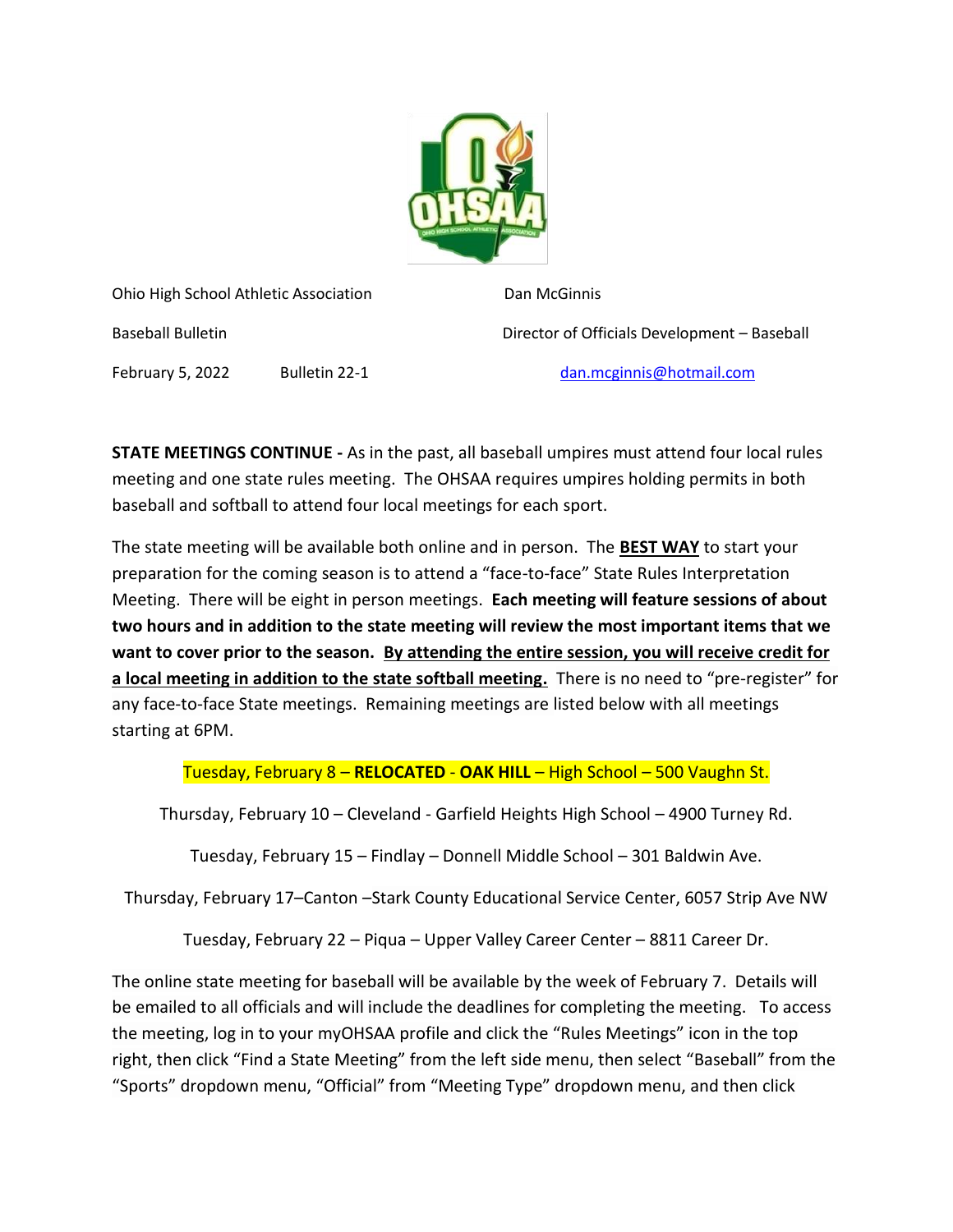"Search". This search will display the online meeting option as well as any face-to-face meeting options. You may view the online meeting on any device except for a Google Chromebook. A Google Chromebook is a type of laptop computer, entirely different from the popular internet browser Google Chrome. You may view the online meetings using the internet browser Google Chrome.

**Clinics:** For 2022 we originally had three clinics scheduled. The clinic scheduled for February  $12<sup>th</sup>$  in Grove City has been canceled for lack of participation. There are still two opportunities for you to schedule a clinic for this year and the registration form is at the end of this newsletter. For those who participate, an additional 3 points will be added to your 2022 rating. Below are the dates and locations of the clinics. To register go to: <https://www.ohsaa.org/Officiating/DOD>

February 19, 2022 (NE) Massillon, OH

February 26, 2022 (SW) Sidney, OH

**Online local meetings**: We are again this year offering local meetings online. We will be posting them online beginning in March. This would count for two of your local meeting requirements. As you know 4 are needed to maintain your license each year, but I would hope you would try and attend as many as you can. We are all trying to get better and these local meetings give you an opportunity to both pick up some knowledge but also network within the association.

**Online testing**: For the 2022 season the OHSAA will again offer rules testing for baseball umpires. Umpires who complete the rules test successfully will receive additional point credit for their 2023 tournament officials rating as follows:

> 94% and above – 3 points 86% - 92% - 2 points 80-84% - 1 point

This test will be available by mid-February and will have a mid-March deadline. Additional details will be sent to you when the test is available online.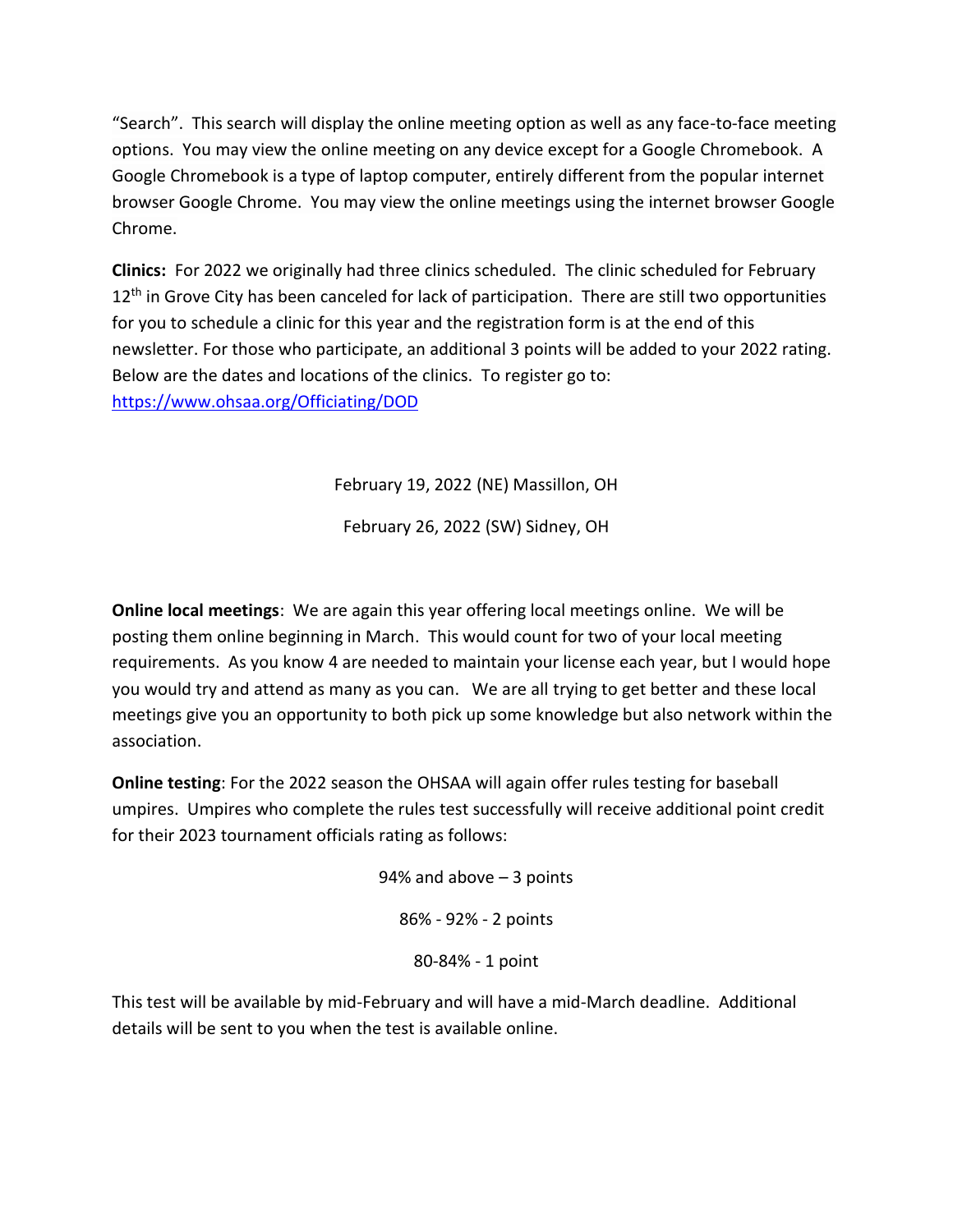

### OHIO HIGH SCHOOL ATHLETIC ASSOCIATION

## *2022 BASEBALL UMPIRES MECHANICS CLINIC*

#### REGISTRATION FORM

Saturday, February 26, 2022

#### Registration 8:30AM to 9:00AM

9:00AM-3:00PM Sidney Middle School

980 Fair Rd.

Sidney, Ohio 45365

Name:\_\_\_\_\_\_\_\_\_\_\_\_\_\_\_\_\_\_\_\_\_\_\_\_\_\_\_\_\_\_\_\_\_\_\_\_\_\_\_\_\_\_\_\_\_\_\_\_\_\_\_\_\_\_\_\_\_\_\_\_\_\_\_\_\_\_\_\_\_\_\_\_

OHSAA Permit #\_\_\_\_\_\_\_\_\_\_\_\_\_\_\_\_\_\_\_\_\_EMAIL ADDRESS\_\_\_\_\_\_\_\_\_\_\_\_\_\_\_\_\_\_\_\_\_\_\_\_\_\_\_\_\_\_

Primary/Secondary Phone Numbers and the state of the state of the state of the state of the state of the state o

OHSAA Local Association \_\_\_\_\_\_\_\_\_\_\_\_\_ Years Registered as an OHSAA Baseball Umpire\_\_\_\_\_\_\_\_

Mail this form with payment of \$60 **(made payable to OHSAA BB Clinic)** to Chris Madigan, 261 Shaftbury Rd, Troy, OH 45373. Registration will close one week prior to the respective clinic. Lunch will be provided. The clinic will feature live pitching. **Bring all your base and plate gear, in addition to a smart phone or tablet for video instruction.** Contact Clinic Director Scott Barr with questions at (937) 658-2866 or scottbarr402@gmail.com.